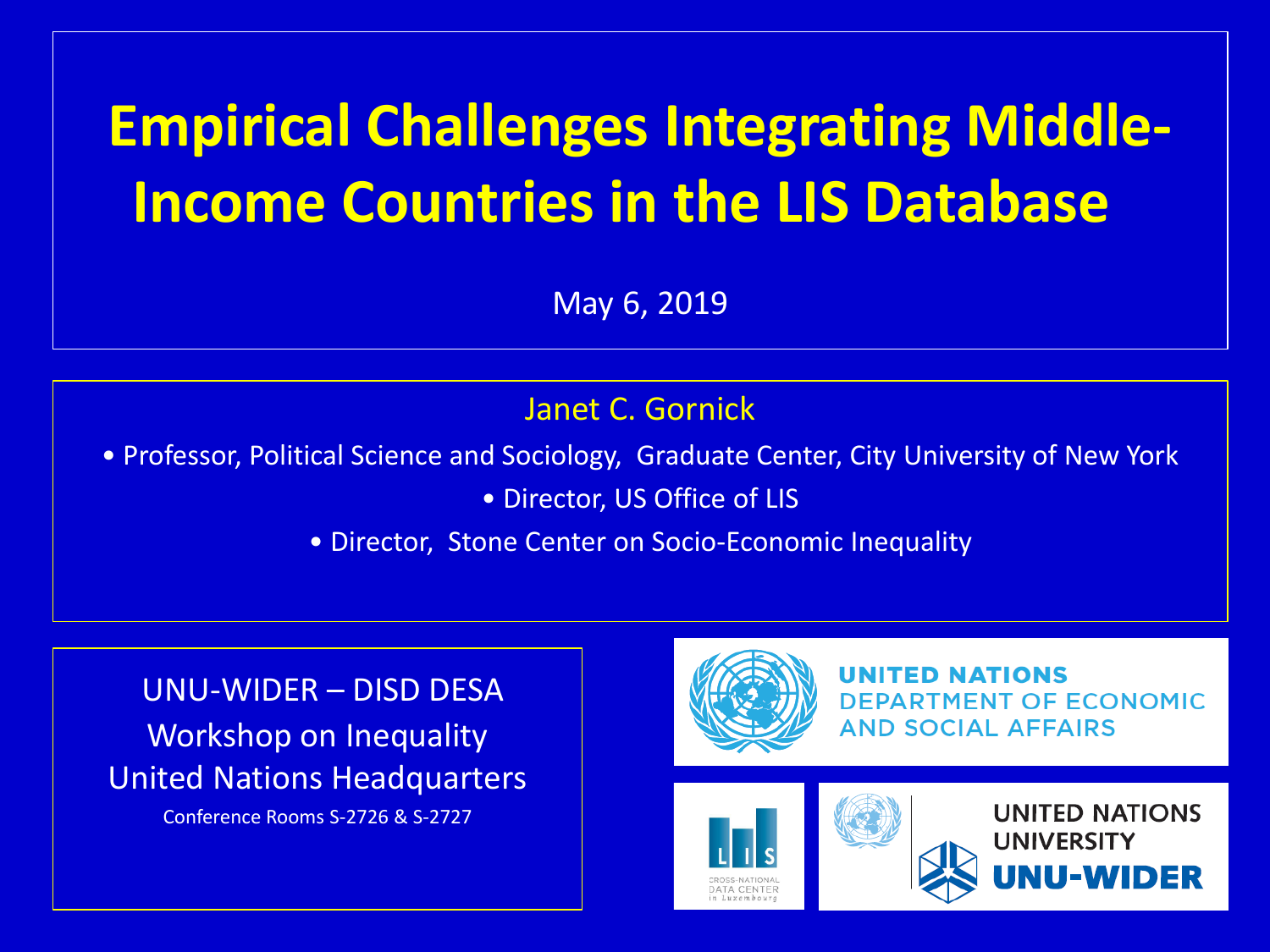Outline of the talk:

Part 1. Adding middle-income countries to LIS: origins and history; current and future developments.

Part 2. Specific challenges of harmonizing data from middle-income countries: empirical illustrations.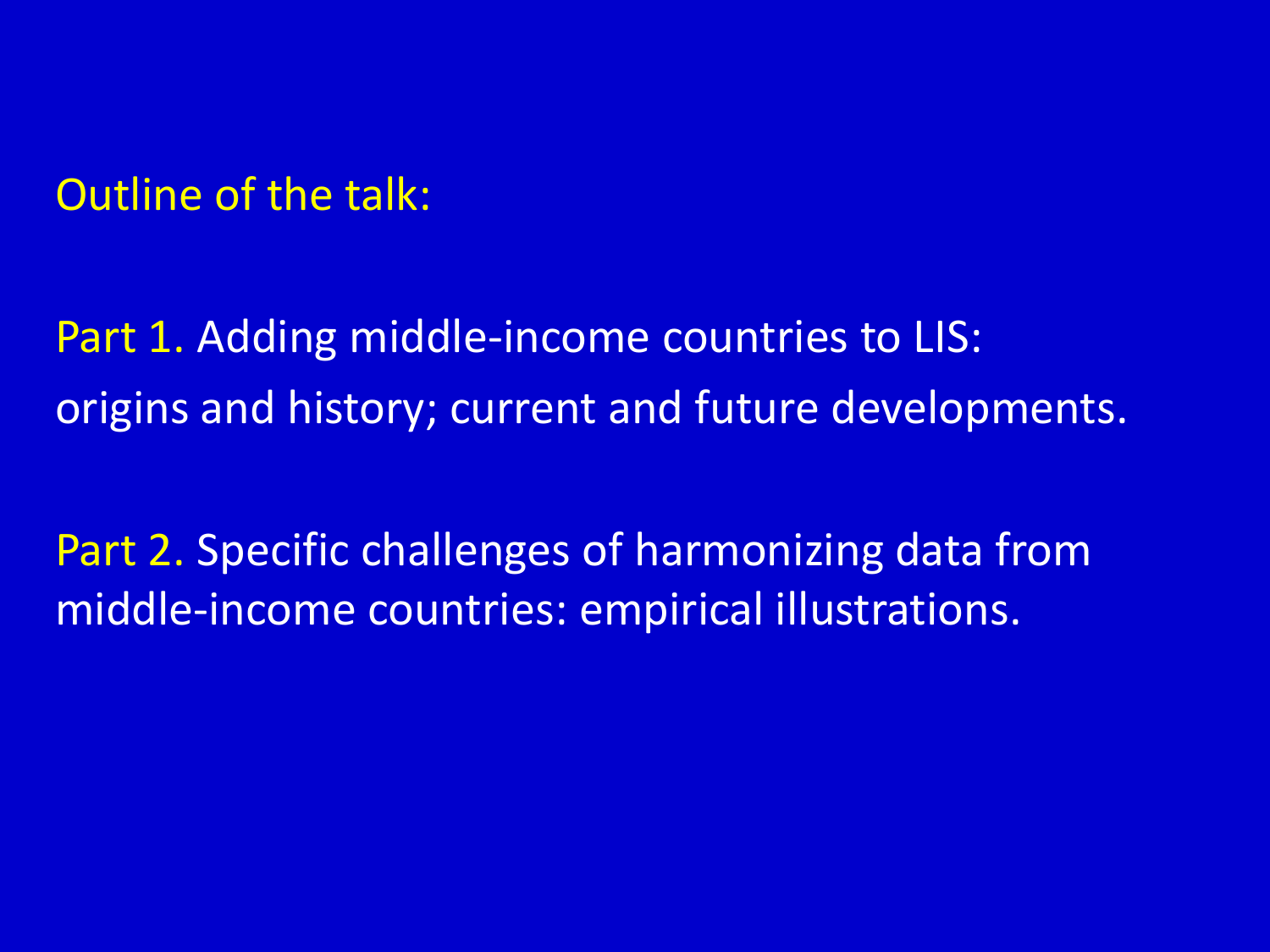## With input from the LIS team in Luxembourg:

**LIS Working Paper Series** 

#### No. 756

Empirical challenges comparing inequality across countries The case of middle-income countries from the LIS database

Daniele Checchi, Andrej Cupak, Teresa Munzi, and Janet Gornick

December 2018



This LIS WP has been published by WIDER, as Working Paper No. 149 (December 2018).

This research is reproduced here with acknowledgement of UNU-WIDER in Helsinki, which commissioned the original study and holds the copyright.

Also acknowledged:

Personal correspondence with Teresa Munzi (LIS Data Team Manager and Research Associate), May 2019.

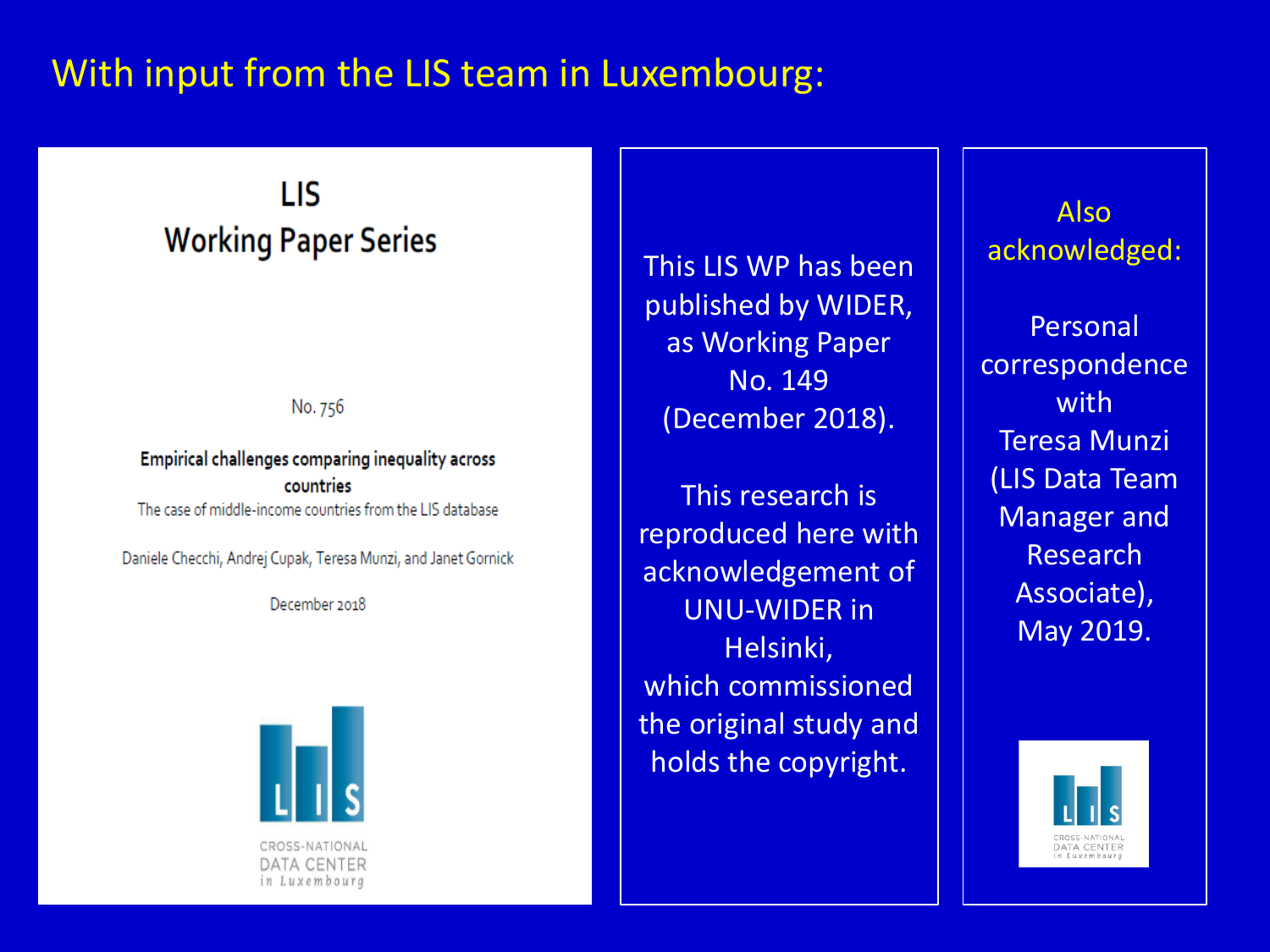# Part 1.

Adding middle-income countries to LIS: origins and history; current and future developments.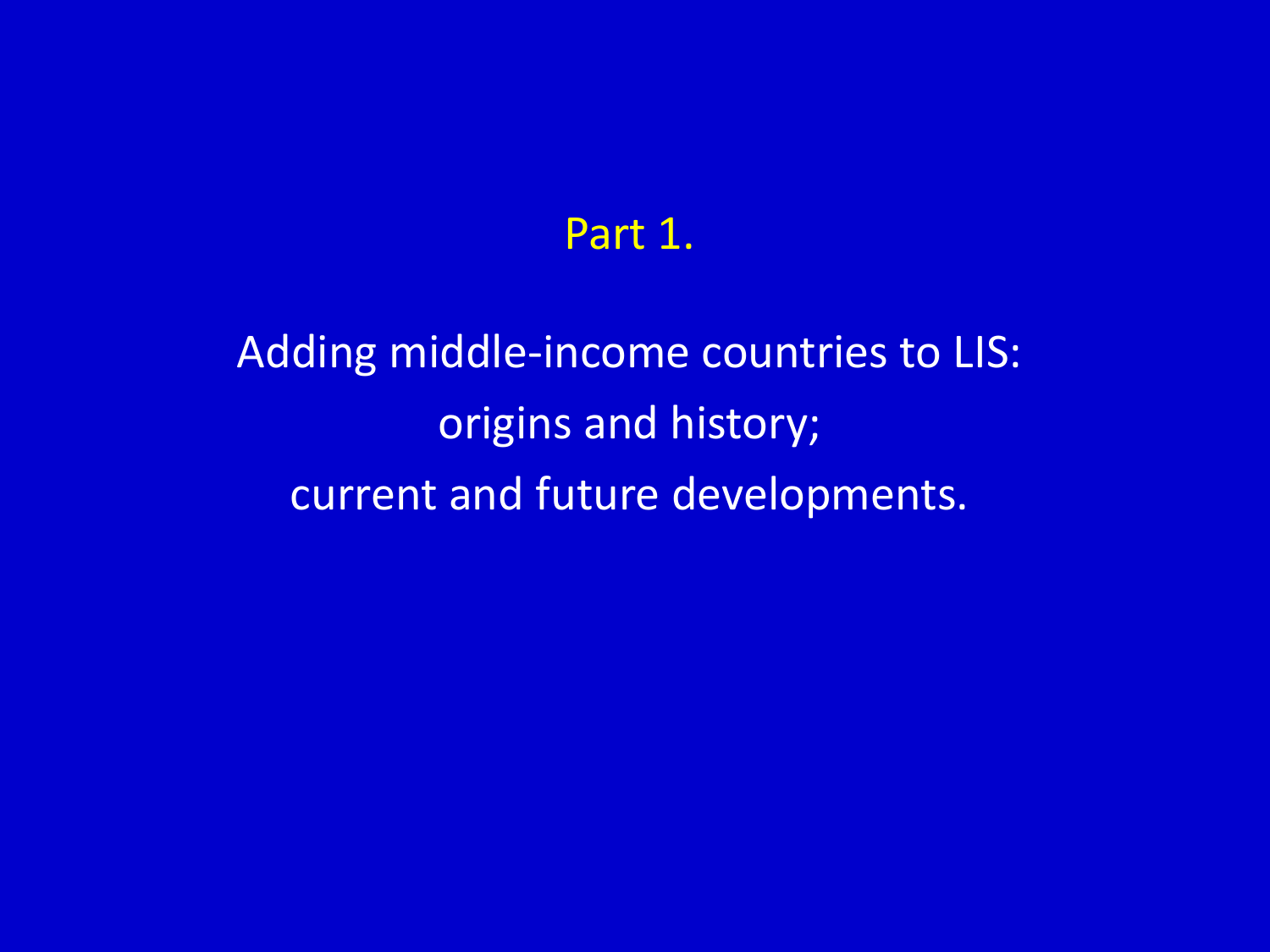# Origins and (brief) history:

1983: LIS, a cross-national microdata archive, was founded in Luxembourg, with pioneering participants from six high-income countries.

1983-2003: LIS grew rapidly, retaining its core focus on high-income (EU/OECD) countries; exceptions were several Eastern European countries and Mexico.

Early 2000s: LIS leadership (board, directors, data team) decided to prioritize adding middle-income countries; several key partners helped, especially with dataset acquisition, e.g., the World Bank, UNDP, and UNICEF.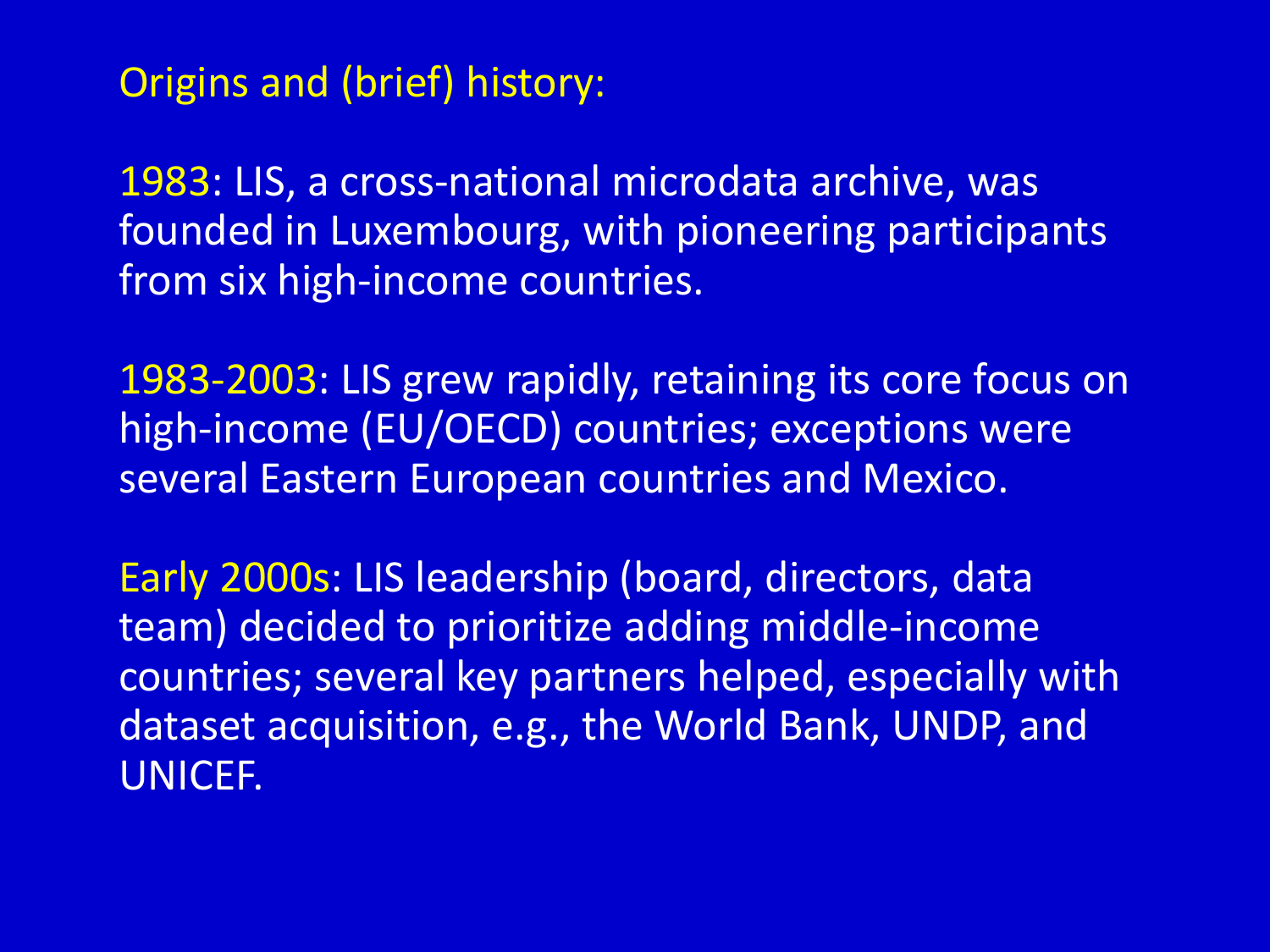# Current and future developments:

Currently: The LIS Database now contains 12 upper-middle income countries (Brazil, China, Colombia, Dominican Republic, Guatemala, Mexico, Paraguay, Peru, Romania, Russia, Serbia, South Africa) and 3 lower-middle income countries (Egypt, Georgia, India), for a total of 15 out of 51 countries, based on 2018 income classifications. (Note: Several countries in the LIS Database have moved from middle- to high income – mainly from Eastern Europe, also Chile, Panama, and Uruguay).

Additional middle-income country datasets are in various pipelines (with varying degrees of certainty): Viet Nam, Côte d'Ivoire, Laos, Thailand, Philippines, Cambodia, Bangladesh… and more.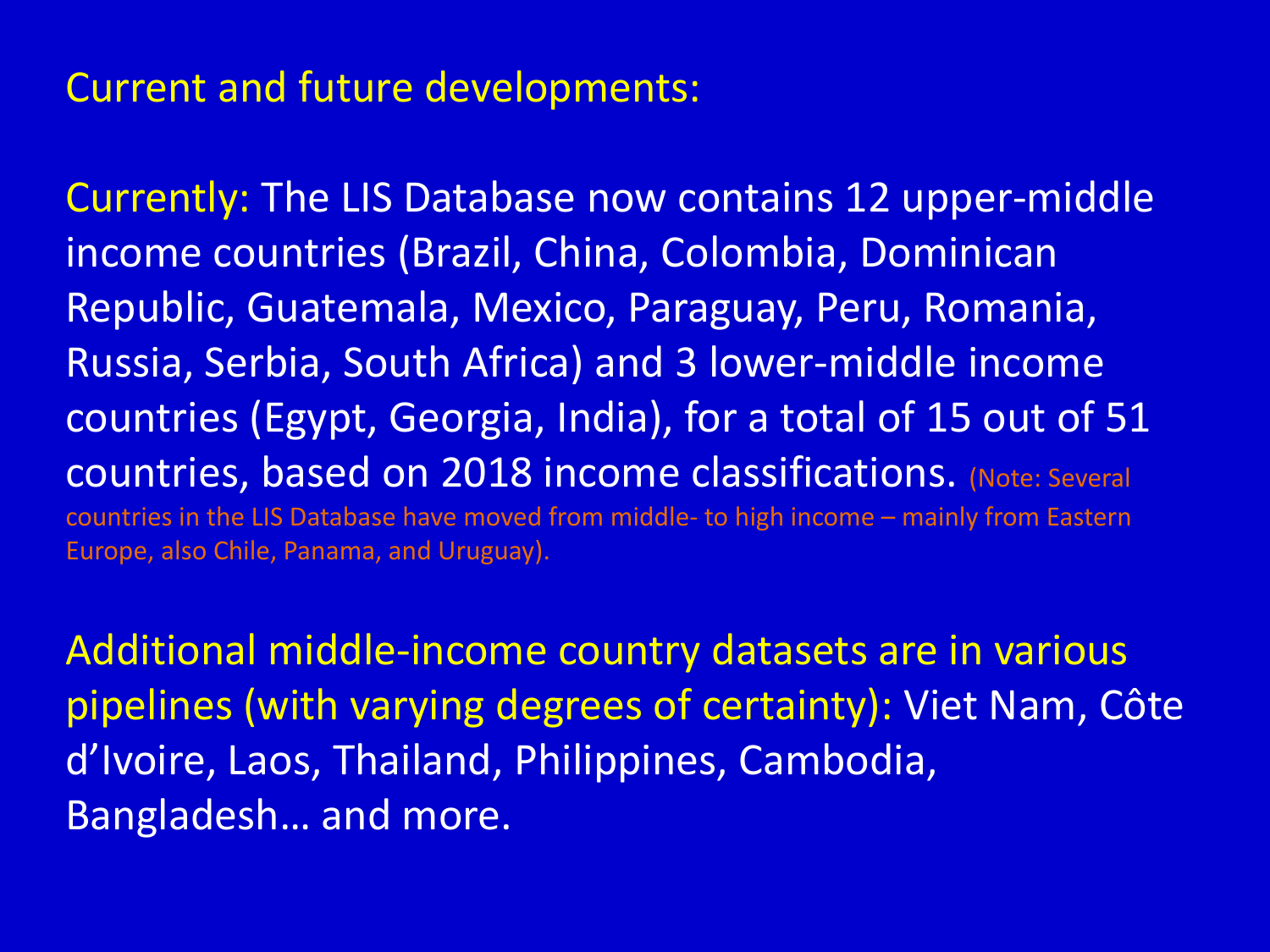# Current and future developments:

Template revision, 2019: The LIS data team released a substantially revised and improved data template on April 30, 2019. One of the driving principles (as with LIS' 2011 template revision) was to improve the fit with microdata from middle-income countries.

Strengthening old partnership, building new ones: In the last five years, LIS has been strengthening old partnerships and building new ones with, e.g., UNDP, UN-Women, UNICEF, UN Statistics Division, UN Missions; WIDER; the World Bank; the Economic Research Forum; and development agencies in Luxembourg and France.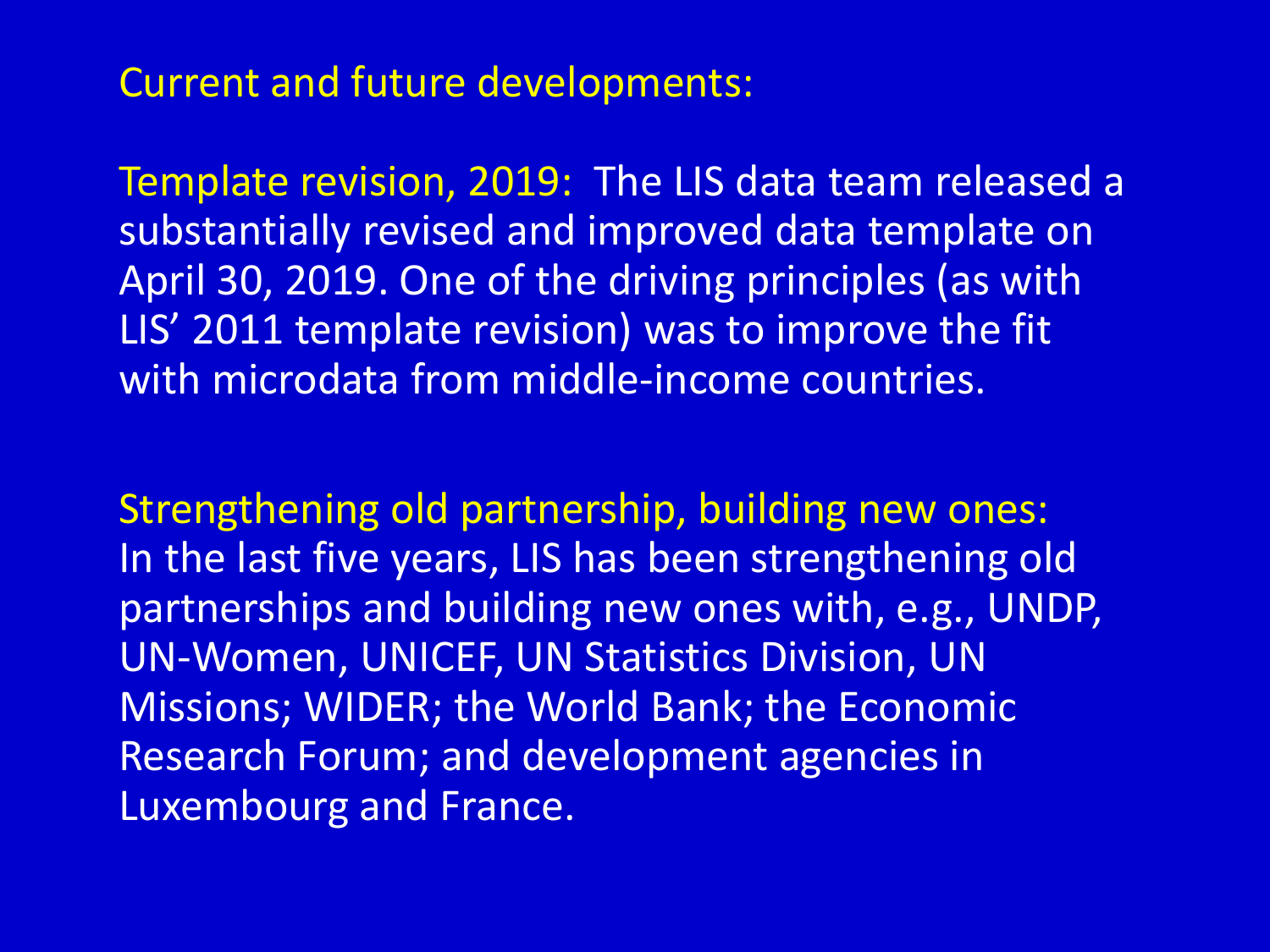# Part 2.

Specific challenges of harmonizing data from middle-income countries: empirical illustrations.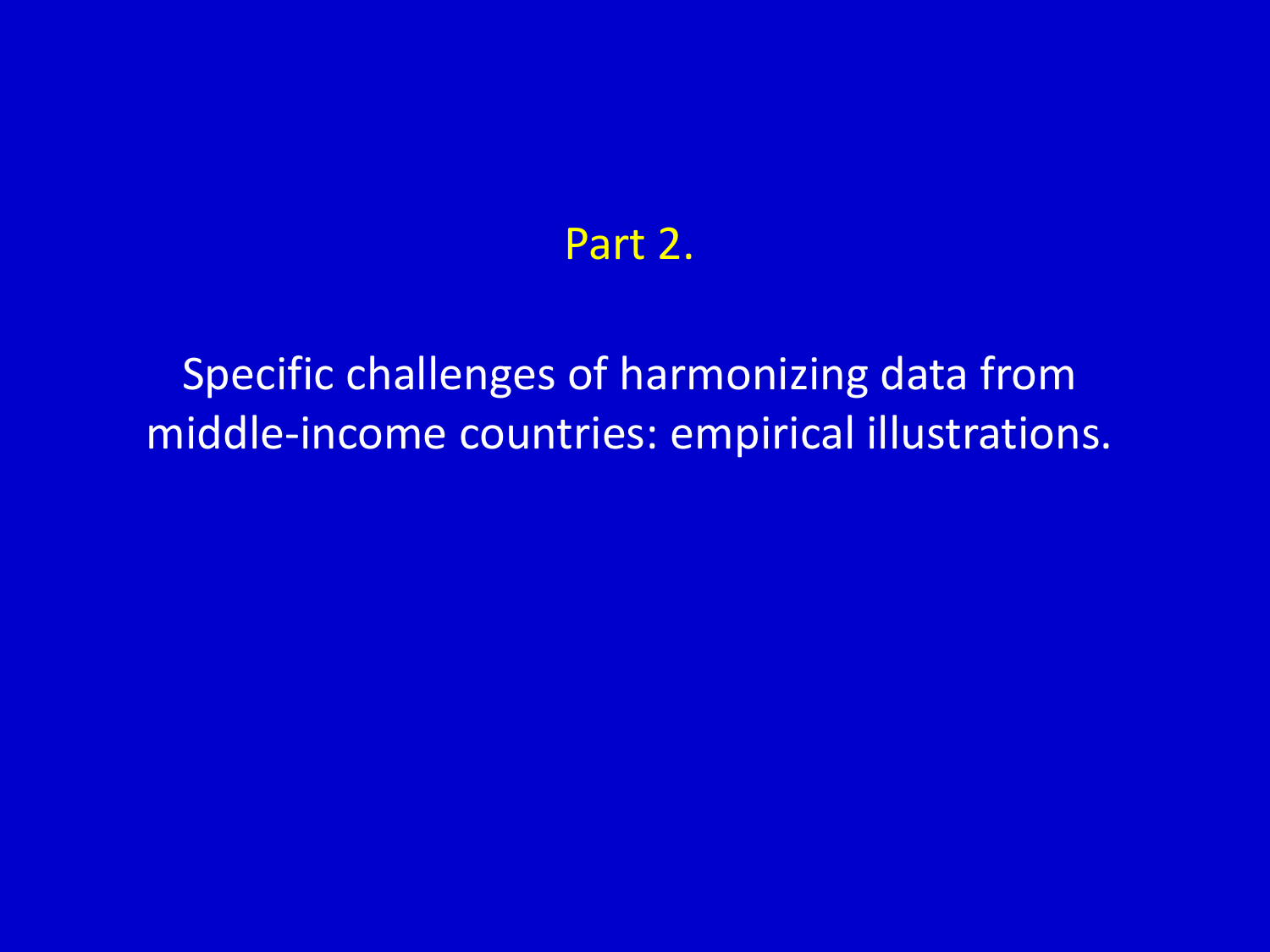# Empirical highlights from:

### LIS **Working Paper Series**

No. 756

Empirical challenges comparing inequality across countries The case of middle-income countries from the LIS database

Daniele Checchi, Andrej Cupak, Teresa Munzi, and Janet Gornick

December 2018



# Section 2 of LIS WP:

The challenges of harmonizing data from middle-income countries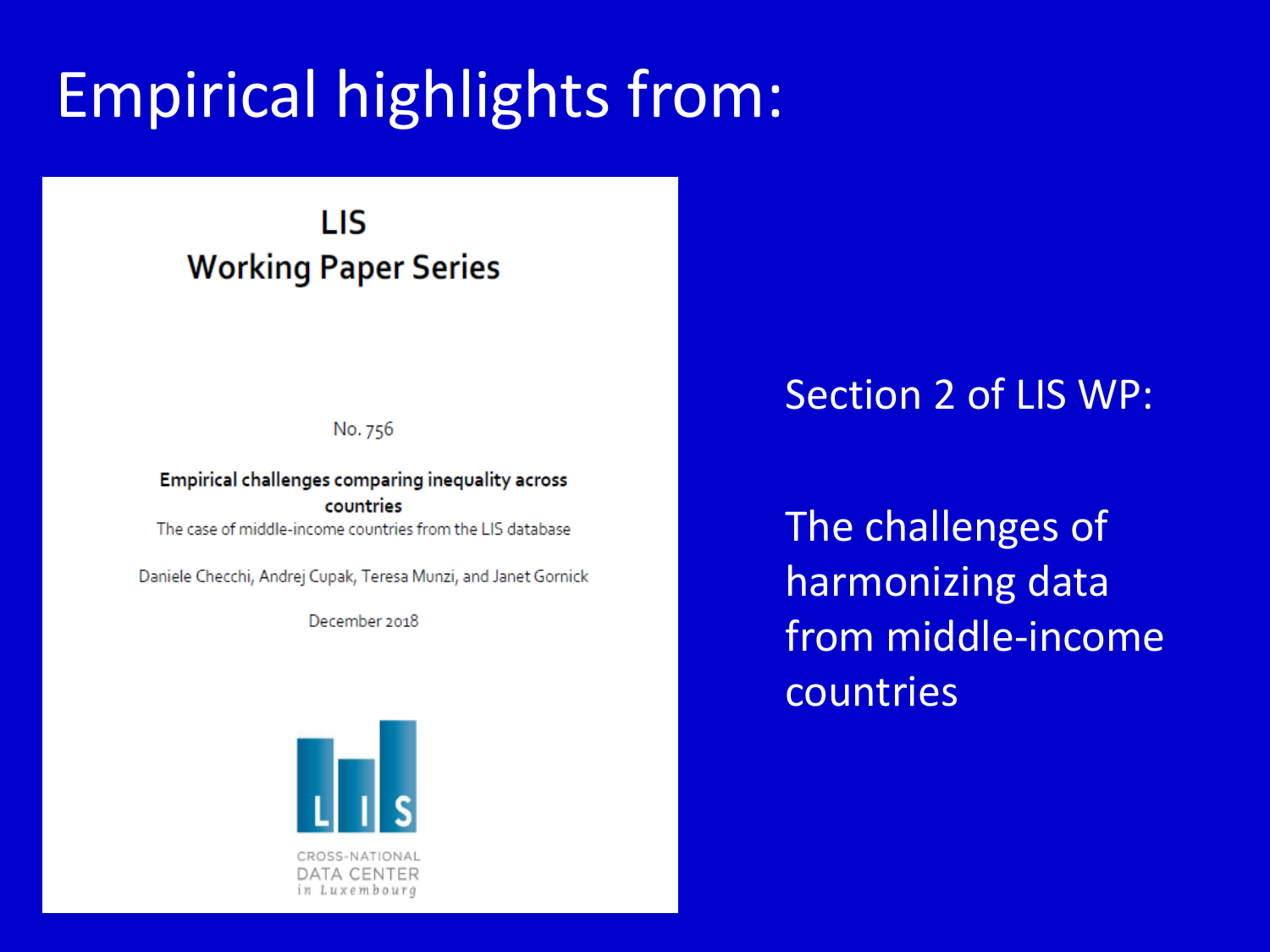### Figure 1: Household composition in LIS countries

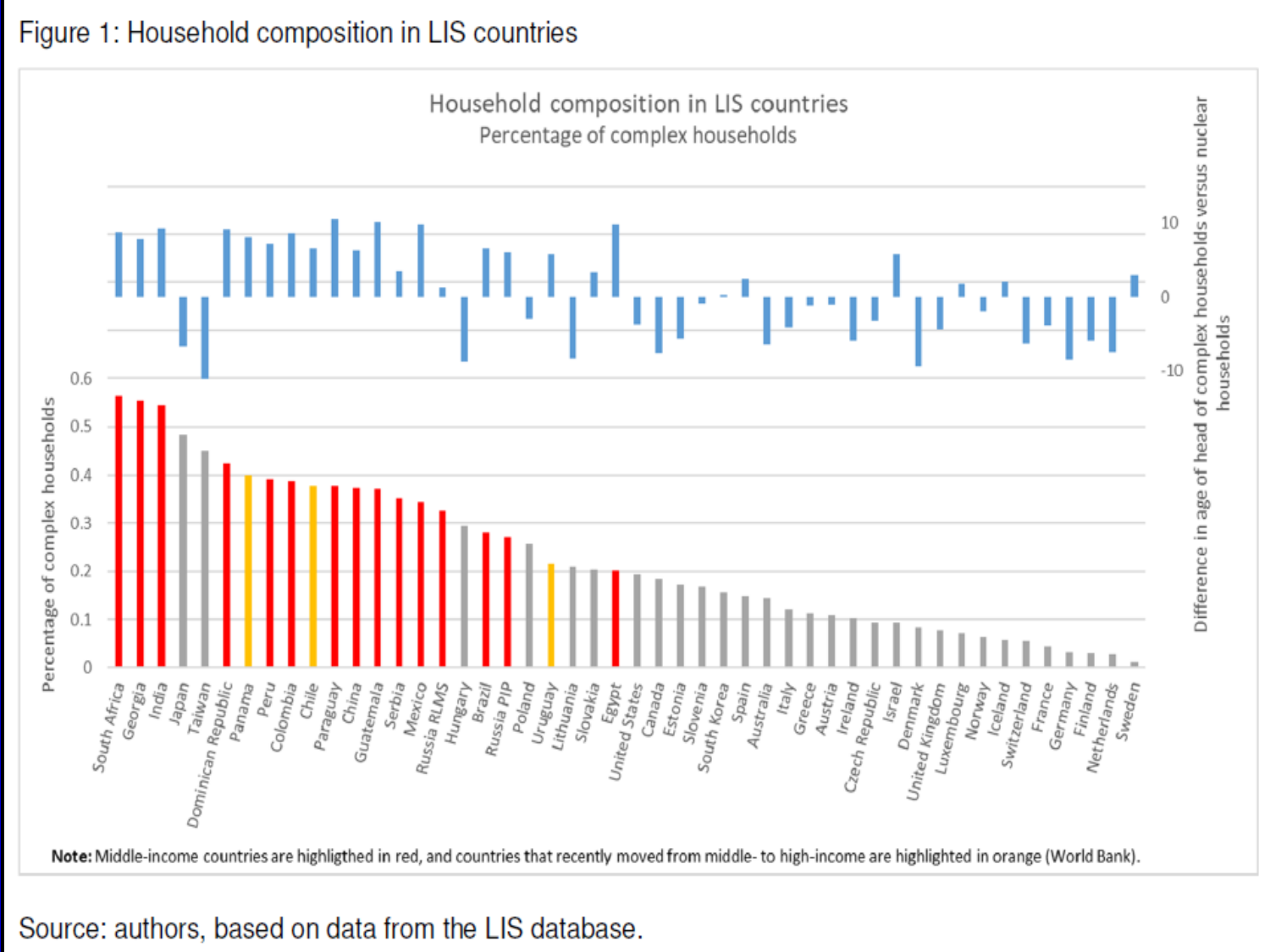Figure 2: Employment among the elderly



Note: middle-income countries are highlighted in red, and countries that recently moved from middle- to highincome status (World Bank) are highlighted in orange.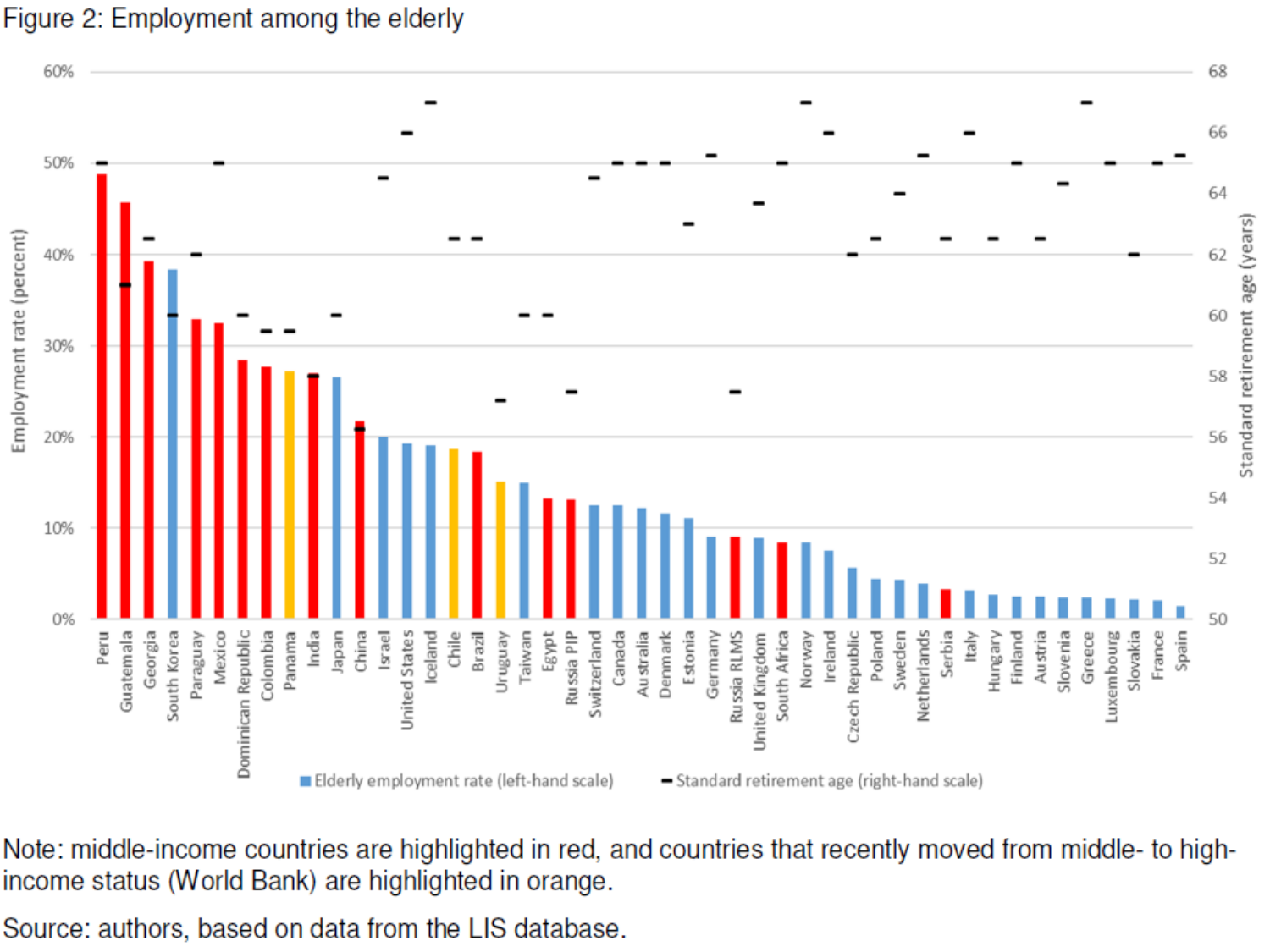### Figure 3: Extent of multiple jobs holders



Note: middle-income countries are highlighted in red, and countries that recently moved from middle- to highincome status (World Bank) are highlighted in orange.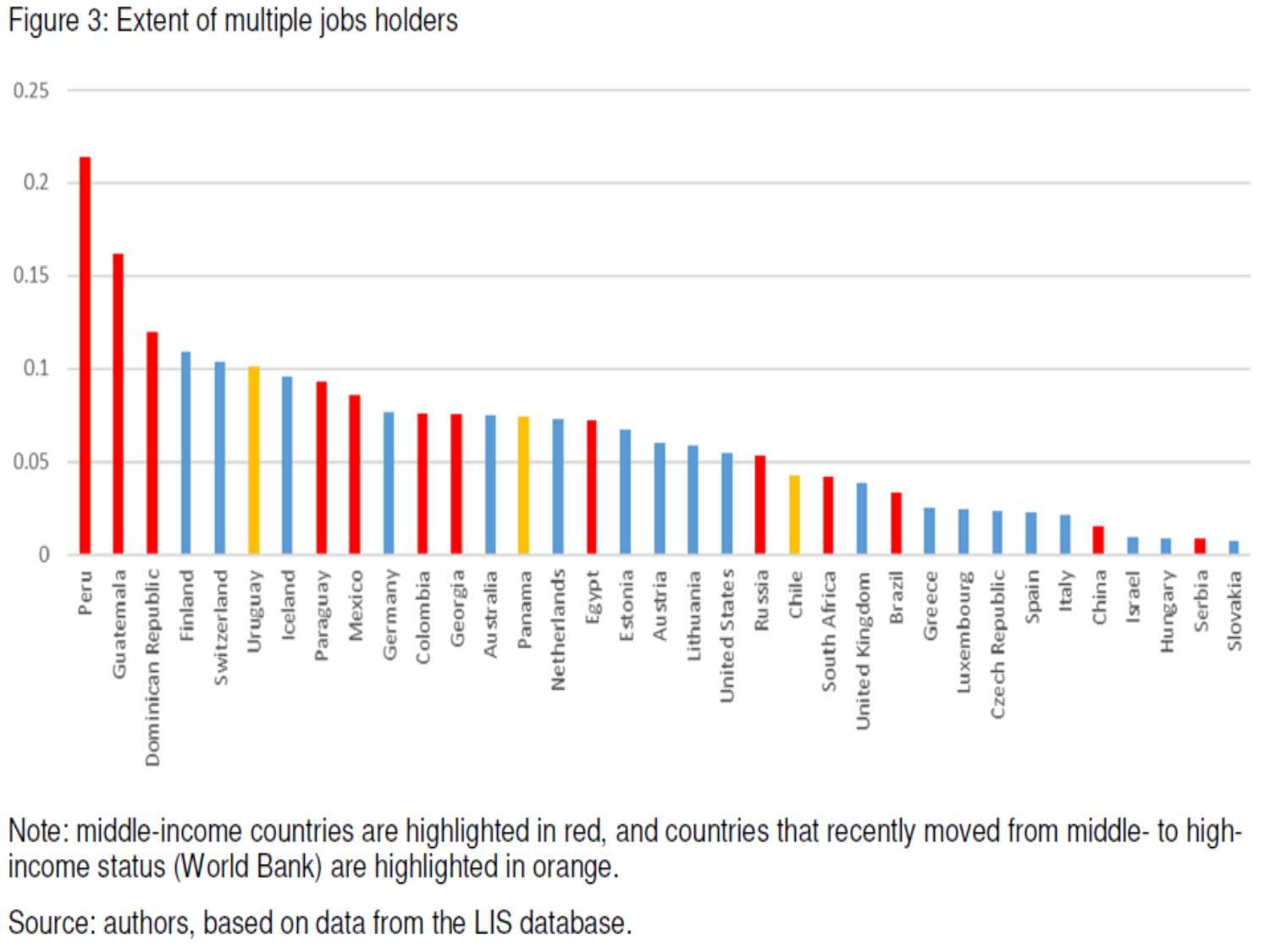### Figure 4: Impact of non-monetary incomes

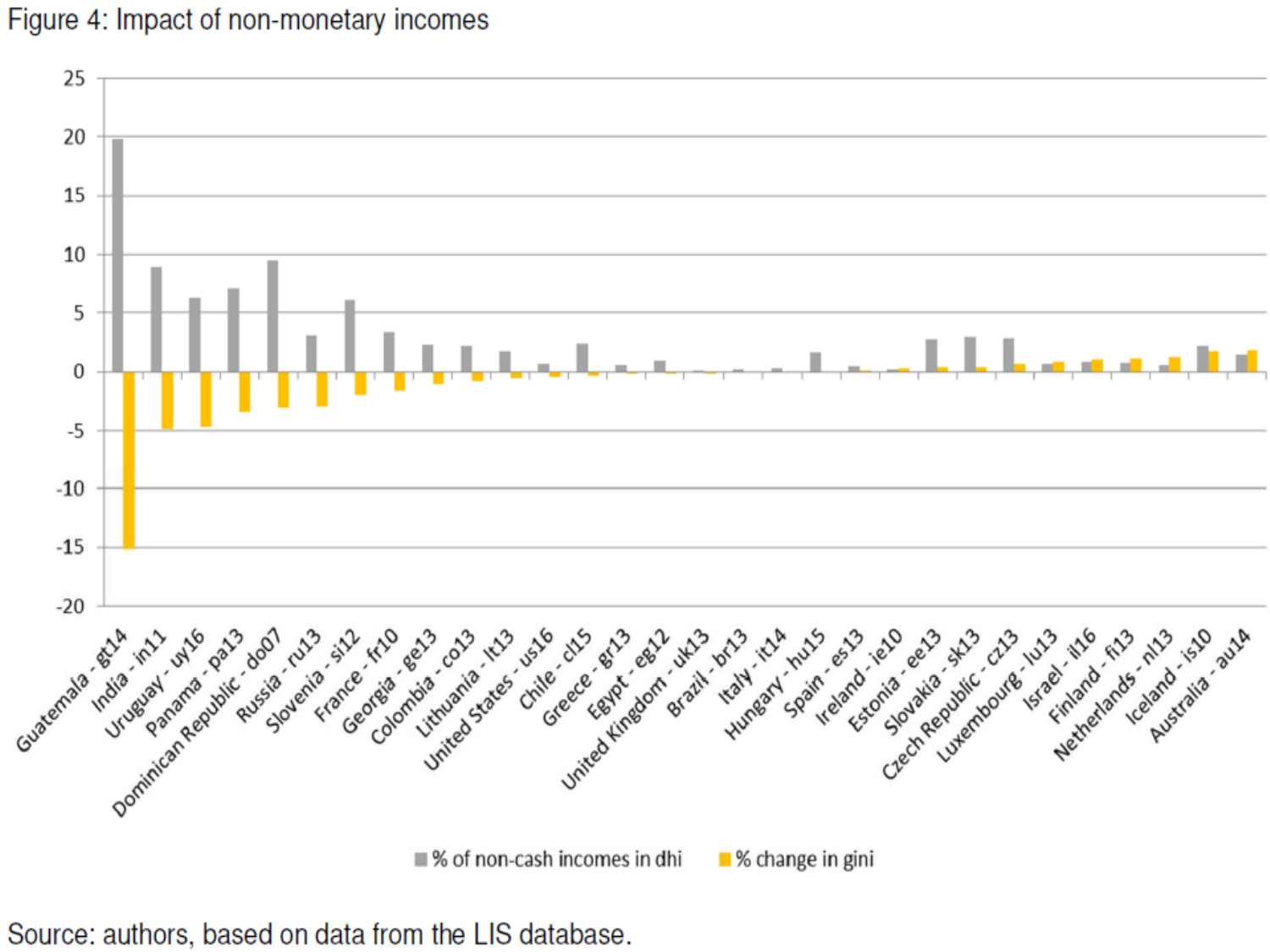#### 100% 90% 80% 70% 60% 50% 40% 30% 20% 10% Georgia Russia Rtufs Poland Guatemala 0% Russiaple Slovenia Hungary Estonia Japan France India Lithuania South Arica Paraguay Slovakia Crechteryblic Serbia total labour income paid employment income self-employment income

### Figure 5: Labour income availability at the individual level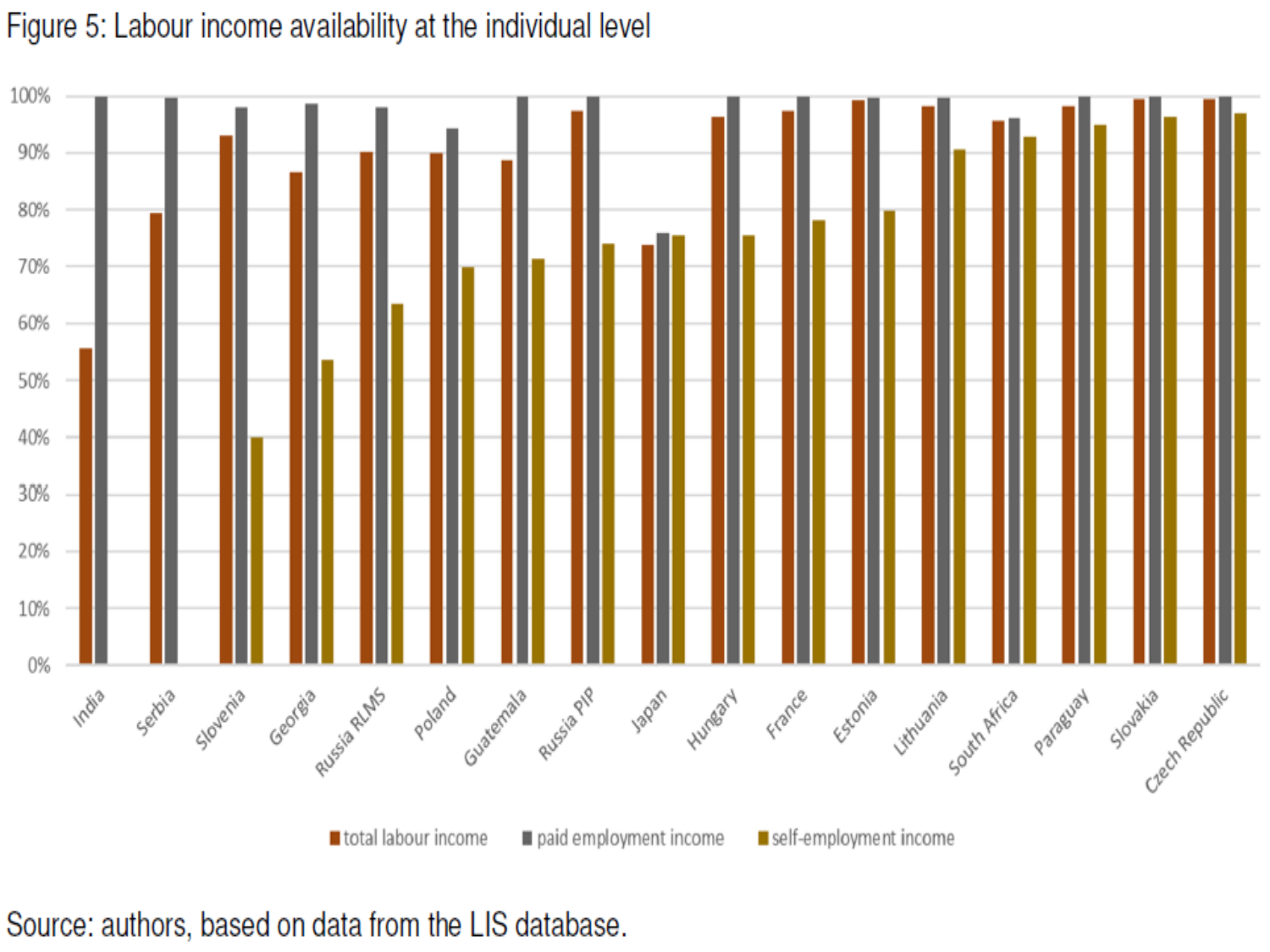Figure 6: Taxes and social security contributions as a percentage of total gross income

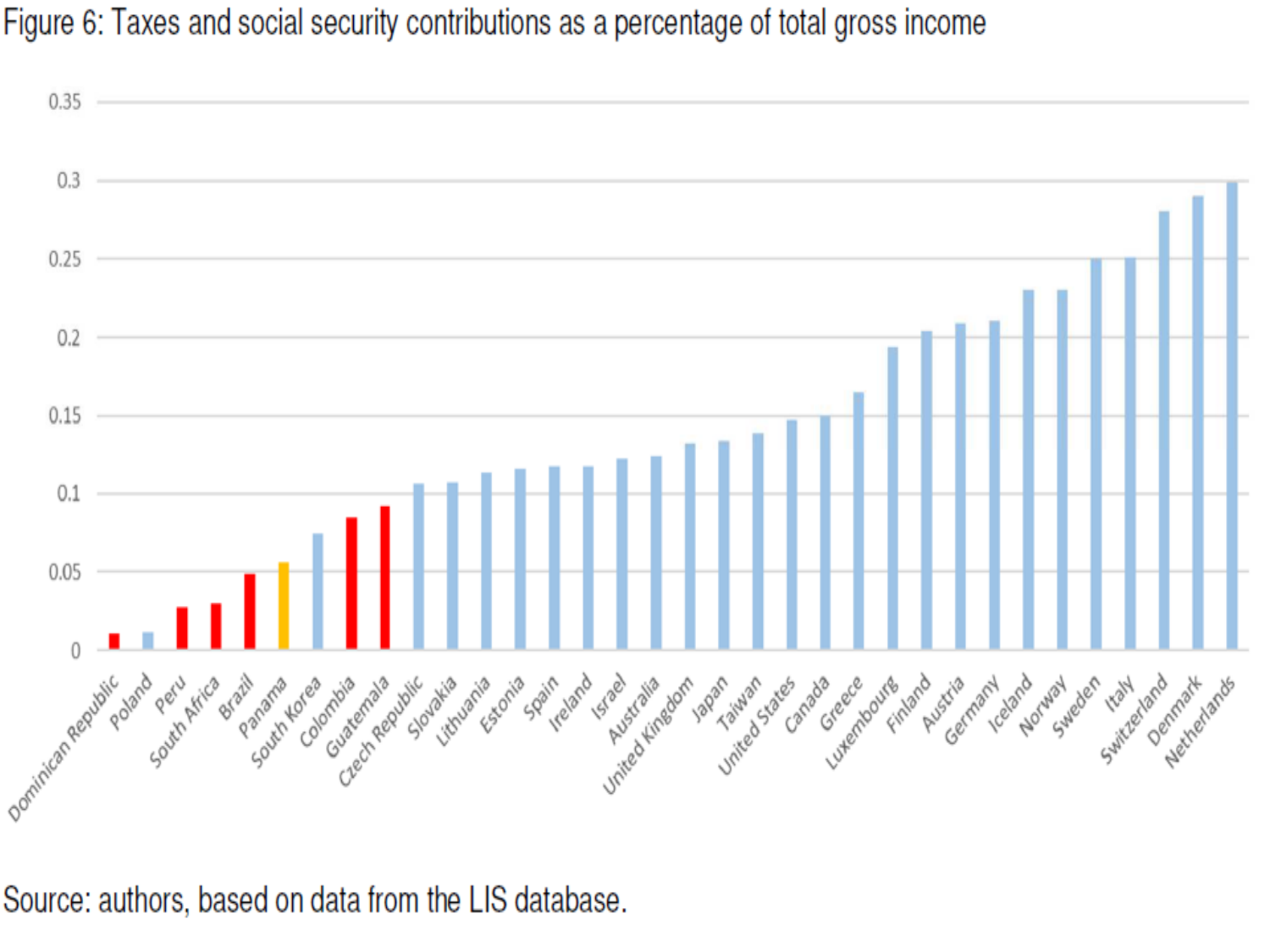### Figure 7: Extent of missing or zero income